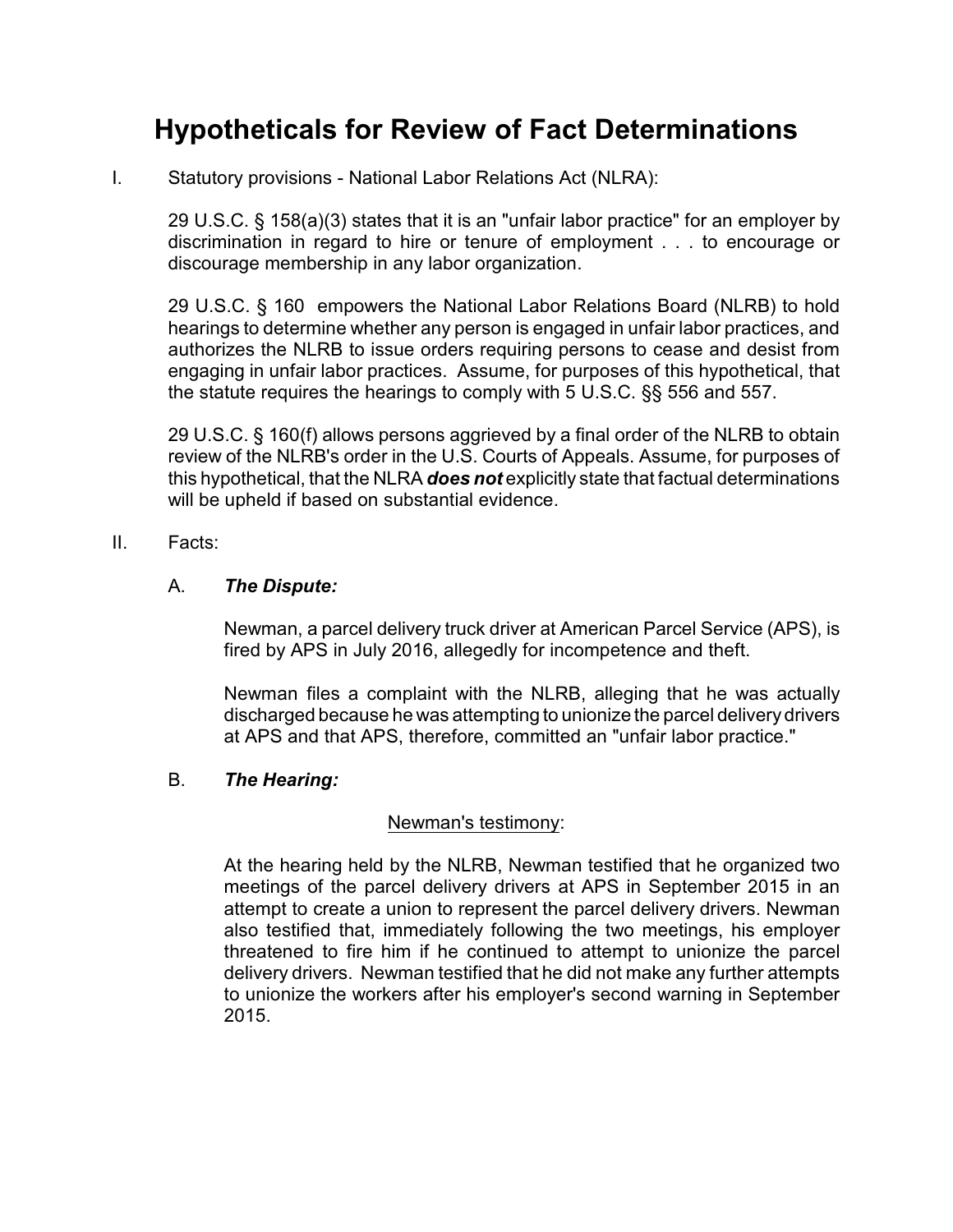# Newman's employer's testimony:

Newman's employer testified at the hearing that Newman was often late for work, and was insubordinate to his supervisors. Several supervisory employees corroborated the employer's testimony. Newman's employer also testified that from May 2016 until Newman was fired, several customers on Newman's route complained to APS that they did not receive parcels that had allegedly been mailed to them through APS. Newman's employer testified that he believed that Newman stole those packages. Newman's employer testified that he fired Newman for his incompetence and for the theft of the packages.

# C. *The Board's decision*

On the basis of the testimony received at the hearing, the NLRB determined that:

- (1) APS terminated Newman for attempting to unionize the parcel delivery drivers at APS, and
- (2) APS's actions constituted an unfair labor practice.

The Board ordered APS to reinstate Newman.

# D. *The challenge*

APS seeks review of the NLRB's order in court, challenging the NLRB's finding that APS terminated Newman for attempting to unionize the parcel delivery drivers.

E. *Questions to think about:* What factual questions were resolved by the agency? What standard would a court use to review the agency's factfinding? Would the court uphold the agency's fact-finding?